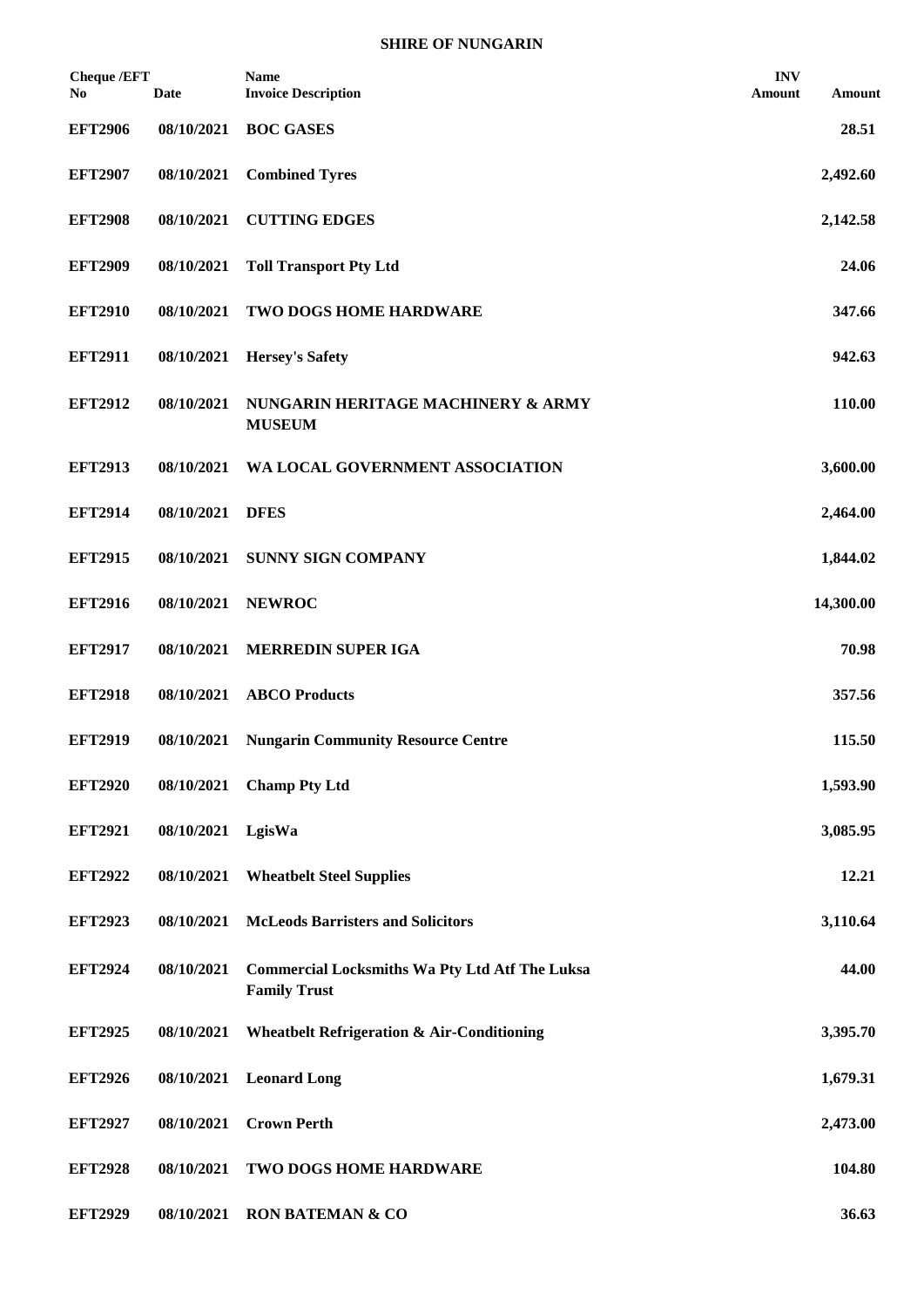## **SHIRE OF NUNGARIN**

| <b>Cheque /EFT</b>    |                           | <b>Name</b>                                               | <b>INV</b>                       |
|-----------------------|---------------------------|-----------------------------------------------------------|----------------------------------|
| No.<br><b>EFT2929</b> | <b>Date</b><br>08/10/2021 | <b>Invoice Description</b><br><b>RON BATEMAN &amp; CO</b> | <b>Amount</b><br>Amount<br>36.63 |
| <b>EFT2930</b>        | 08/10/2021                | <b>Nungarin Community Resource Centre</b>                 | 100.00                           |
| <b>EFT2931</b>        | 08/10/2021                | <b>Michael Stewart Security Services</b>                  | 78.00                            |
| <b>EFT2932</b>        | 08/10/2021                | <b>Bosshealth Group PTY LTD</b>                           | 1,892.00                         |
| <b>EFT2933</b>        | 08/10/2021                | <b>Onemusic Australia</b>                                 | 350.00                           |
| <b>EFT2934</b>        | 08/10/2021                | <b>ABCO</b> Products                                      | 287.76                           |
| <b>EFT2935</b>        | 08/10/2021                | <b>SHIRE OF TRAYNING</b>                                  | 558.80                           |
| <b>EFT2936</b>        | 08/10/2021                | <b>NEWROC</b>                                             | 22,000.00                        |
| <b>EFT2937</b>        | 08/10/2021                | <b>State Library of WA</b>                                | 11.00                            |
| <b>EFT2938</b>        | 08/10/2021                | <b>Natalie Veal</b>                                       | 250.00                           |
| <b>EFT2939</b>        | 08/10/2021                | <b>Denise Markey</b>                                      | 100.00                           |
| <b>EFT2940</b>        | 14/10/2021                | <b>NEWROC</b>                                             | 33,000.00                        |
| <b>EFT2941</b>        | 14/10/2021                | <b>Darren Long Consulting</b>                             | 3,850.00                         |
| <b>EFT2942</b>        | 14/10/2021                | <b>Wa Contract Ranger Service Pty Ltd</b>                 | 396.00                           |
| <b>EFT2943</b>        | 14/10/2021                | TWO DOGS HOME HARDWARE                                    | 687.33                           |
| <b>EFT2944</b>        | 14/10/2021                | <b>Hersey's Safety</b>                                    | 160.00                           |
| <b>EFT2945</b>        | 14/10/2021                | NUNGARIN HERITAGE MACHINERY & ARMY<br><b>MUSEUM</b>       | 1,782.00                         |
| <b>EFT2946</b>        | 14/10/2021                | WA LOCAL GOVERNMENT ASSOCIATION                           | 330.00                           |
| <b>EFT2947</b>        | 14/10/2021                | PUMPS AUSTRALIA PTY LTD                                   | 2,288.00                         |
| <b>EFT2948</b>        | 14/10/2021                | <b>AIT SPECIALISTS PTY LTD</b>                            | 97.24                            |
| <b>EFT2949</b>        | 14/10/2021                | DIGGAWEST & EARTHPARTS WA                                 | 2,222.00                         |
| <b>EFT2950</b>        | 14/10/2021                | <b>Nungarin Community Resource Centre</b>                 | 24.90                            |
| <b>EFT2951</b>        | 14/10/2021                | <b>Wheatbelt Liquid Waste</b>                             | 723.80                           |
| <b>EFT2952</b>        | 14/10/2021                | <b>Beacon Equipment</b>                                   | 1,386.20                         |
| <b>EFT2953</b>        | 14/10/2021                | <b>Wheatbelt Refrigeration &amp; Air-Conditioning</b>     | 7,689.00                         |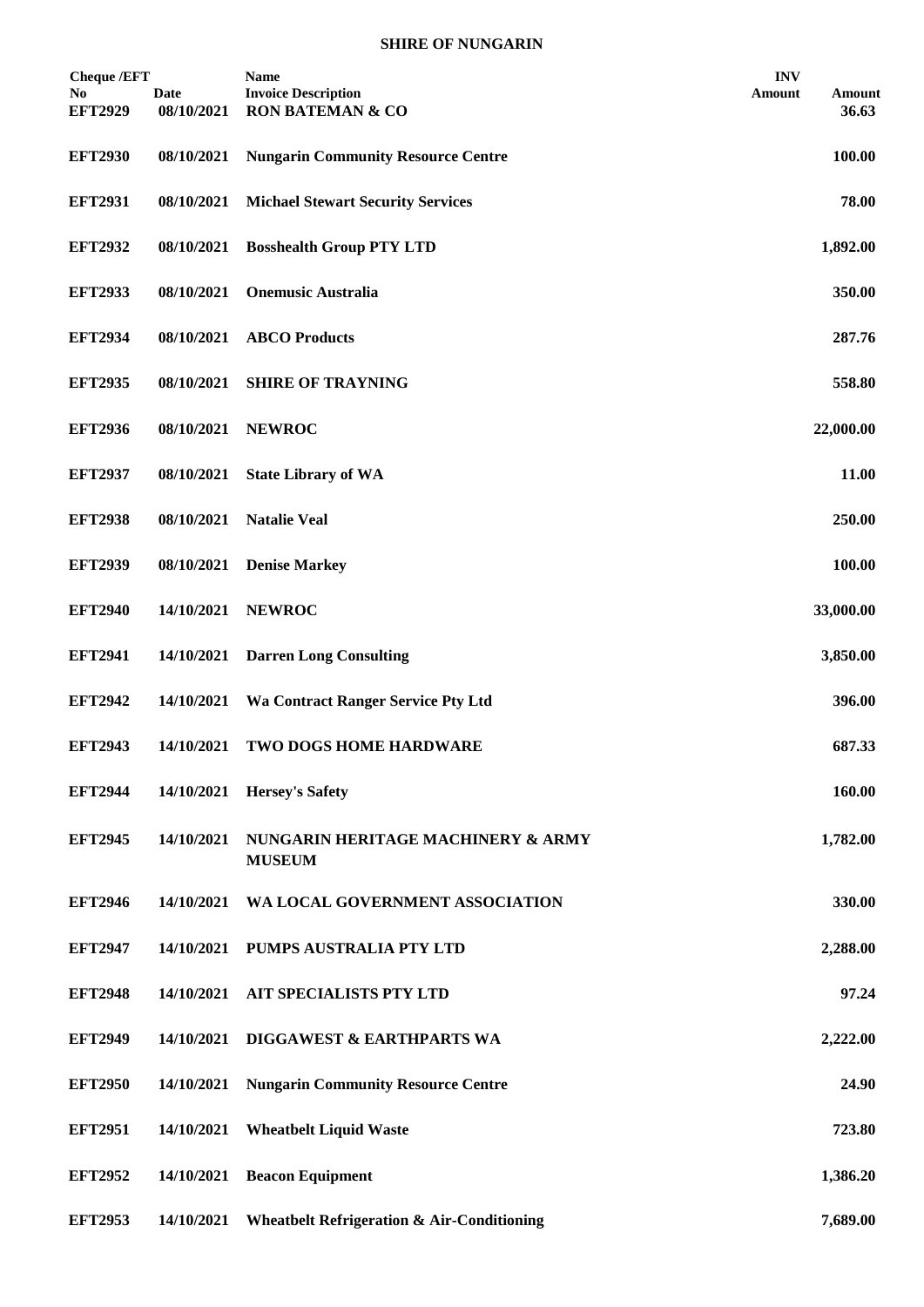## **SHIRE OF NUNGARIN**

| <b>Cheque /EFT</b><br>No.<br><b>EFT2953</b> | <b>Date</b><br>14/10/2021 | <b>Name</b><br><b>Invoice Description</b><br><b>Wheatbelt Refrigeration &amp; Air-Conditioning</b> | <b>INV</b><br>Amount | Amount<br>7,689.00 |
|---------------------------------------------|---------------------------|----------------------------------------------------------------------------------------------------|----------------------|--------------------|
| <b>EFT2954</b>                              | 14/10/2021                | <b>Source Machinery PTY LTD</b>                                                                    |                      | 66,550.00          |
| <b>EFT2955</b>                              | 14/10/2021                | <b>AVON WASTE</b>                                                                                  |                      | 1,447.15           |
| <b>EFT2956</b>                              | 14/10/2021                | <b>AusQ Training</b>                                                                               |                      | 1,320.00           |
| <b>EFT2957</b>                              | 14/10/2021                | <b>Toll Transport Pty Ltd</b>                                                                      |                      | 103.71             |
| <b>EFT2958</b>                              | 14/10/2021                | <b>Great Southern Fuel Supplies</b>                                                                |                      | 5,560.80           |
| <b>EFT2959</b>                              | 14/10/2021                | <b>Wegners Rural</b>                                                                               |                      | 1,493.95           |
| <b>EFT2960</b>                              | 14/10/2021                | <b>McLeods Barristers and Solicitors</b>                                                           |                      | 710.75             |
| <b>EFT2961</b>                              | 14/10/2021                | <b>Darren Long Consulting</b>                                                                      |                      | 3,795.00           |
| <b>EFT2962</b>                              | 14/10/2021                | <b>Michael Stewart Security Services</b>                                                           |                      | 78.00              |
| 16864                                       | 08/10/2021                | <b>SYNERGY</b>                                                                                     |                      | 1,601.26           |
| 16865                                       | 08/10/2021                | <b>SYNERGY</b>                                                                                     |                      | 1,672.65           |
| 16866                                       | 08/10/2021                | <b>WATER CORPORATION</b>                                                                           |                      | 4,343.09           |
| 16867                                       | 14/10/2021                | <b>SYNERGY</b>                                                                                     |                      | 2,154.57           |
| 16868                                       | 14/10/2021                | <b>SYNERGY</b>                                                                                     |                      | 1,496.66           |
| DD8353.1                                    |                           | 11/10/2021 AUSTRALIAN TAXATION OFFICE                                                              |                      | 12,142.00          |
| DD8355.1                                    | 13/10/2021                | <b>Aware Super</b>                                                                                 |                      | 2,214.64           |
| DD8355.2                                    | 13/10/2021                | <b>BT</b> Super for Life                                                                           |                      | 304.76             |
| DD8355.3                                    | 13/10/2021                | <b>AUSTRALIAN SUPER ADMINISTRATION</b>                                                             |                      | 342.00             |
| DD8355.4                                    | 13/10/2021                | <b>MLC</b> Super Fund                                                                              |                      | 228.18             |
| DD8355.5                                    | 13/10/2021                | WA LOCAL GOVERNMENT SUPERANNUATION<br><b>PLAN</b>                                                  |                      | 442.93             |
| DD8363.1                                    | 08/10/2021                | <b>TELSTRA CORPORATION</b>                                                                         |                      | 55.00              |
| DD8371.1                                    | 27/10/2021                | <b>Aware Super</b>                                                                                 |                      | 2,204.16           |
| DD8371.2                                    | 27/10/2021                | <b>BT</b> Super for Life                                                                           |                      | 283.01             |
| DD8371.3                                    |                           | 27/10/2021 AUSTRALIAN SUPER ADMINISTRATION                                                         |                      | 342.00             |